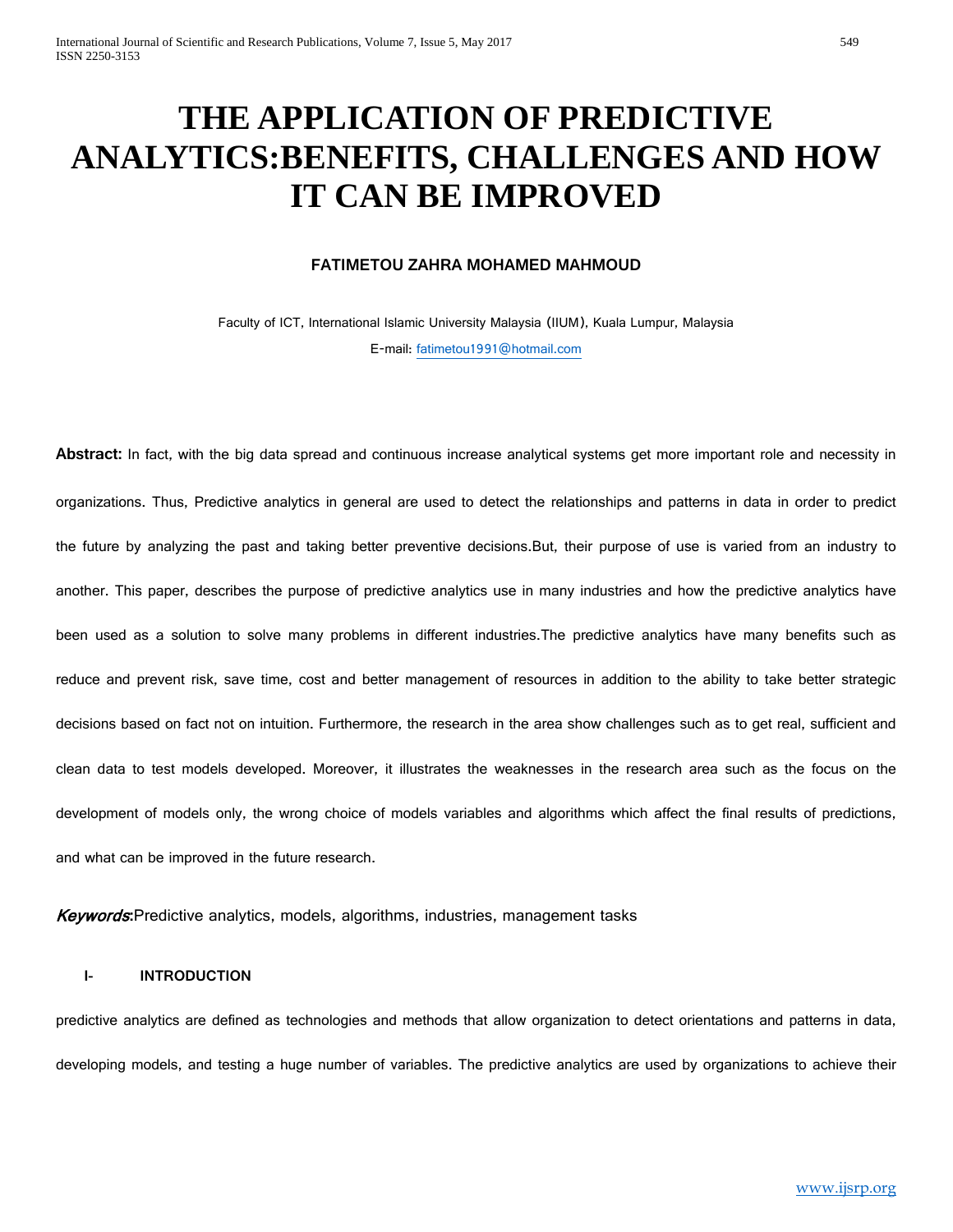desired goals and increase their profits. Also, the research reports show that its estimated to have a grow in the predictive analytics market from \$1.70 billion in 2013 to \$5.24 billion in 2018 with CAGR rate of 25.2% [1].

#### **II- LITERATURE REVIEW**

#### **II-1- predictive analytics**

In order to introduce what is predictive analytics we need to know where it comes from. Thus, firstly the umbrella that covers those systems is called business intelligence (BI). Business intelligence is a combination of tools aiming to enhance the decision making in an organization by transforming data into beneficial information and knowledge which is extracted by utilizing data mining tools and analytical techniques. BI systems help in analyzing and improving organization's performance, creating new strategies to enhance the revenue and profit of the organization. Thus Data mining is part of Business intelligence functionalities as defined by Gartner who described BI as a software platform delivering 14 capabilities divided into three groups of functionalities including integration, information delivery and analysis functionality which contain the data mining and predictive modeling. While data mining is considered as the automated process to detect the unknown patterns in the structured data of the organization[2][3]. Another one [4] describes data mining as the process to collect, filter, prepare, analyze and store data that will be used to create useful knowledge and supporting the data analytics and predictive modelling. In fact, data analytics is divided into four types as follow:

- The descriptive analytics: which describe the current situation and answer the question what is happening now?
- The diagnostic analytics: which answer the question Why this is happening?
- The predictive analytics: which answer the question what will happen in the future?
- The prescriptive analytics: which answer the question what is the right choice or solution?

Actually, for the predictive analytics process it pass by five phases, the identification of the problem, the collection and preparation of the data, analysis of the data and the development of the model, the deployment, observation and control of the predictive model. Moreover, predictive analytics [5] can be defined as a prediction of the future by analyzing the past performance and studying the historical data to uncover the relationships and patterns in these data.While [6] add that the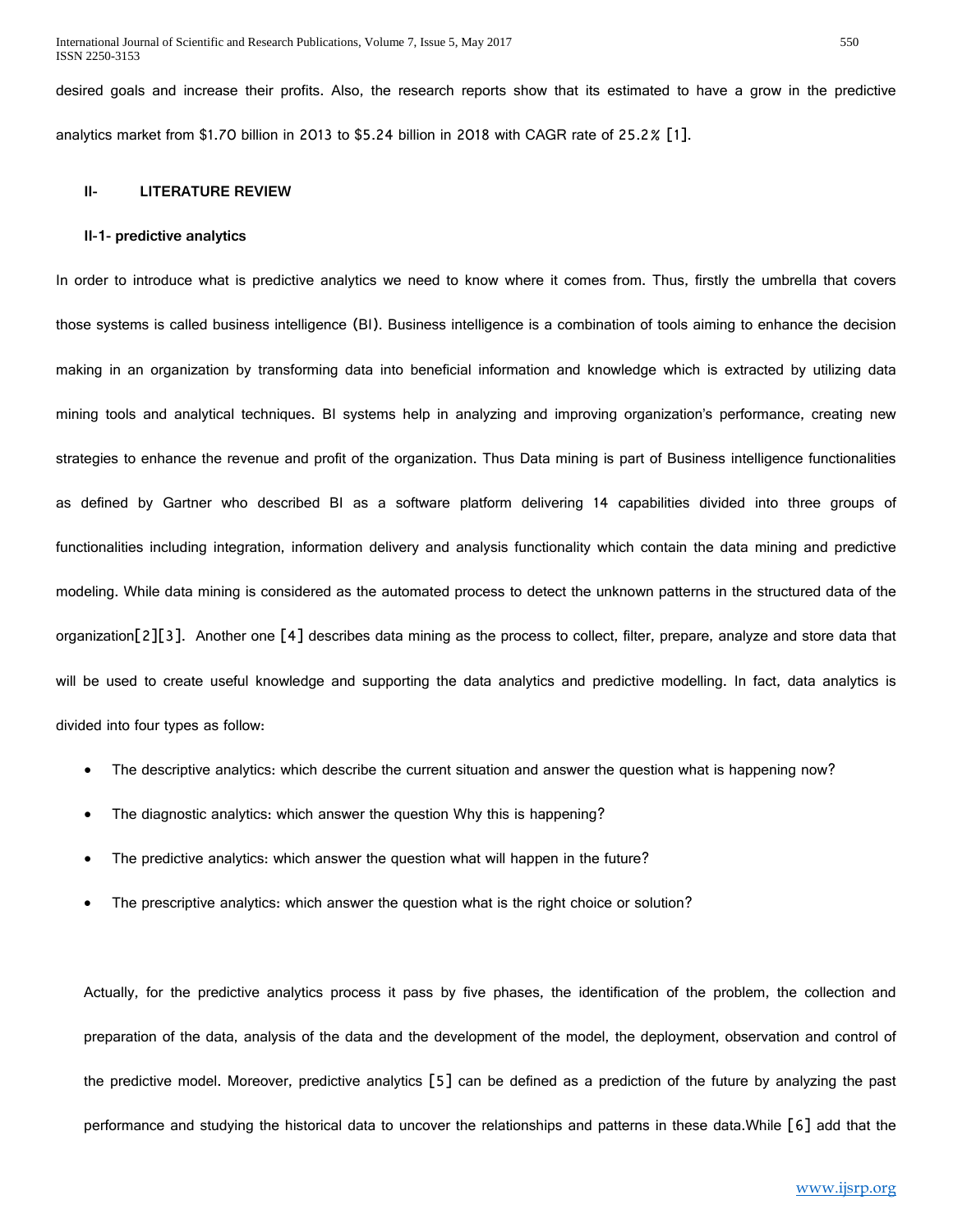predictive analytics help organizations' in predicting risk, tendency, and in attaining better revenues by enhancing their key metrics and making strategic corrections and this is by making accurate predictions from structured and unstructured information. Actually, those predictions are done based on models.

#### **III- 2- Models and Algorithms used in predictive analytics**

Thus, predictive models are creating during the predictive modelling process to discover the patterns between dependent variables and explanatory variables and predicting an outcome [6][7]. Various algorithms are used:

**Classification:** decisive outcome, it's for predicting the value of decisive variable (class or target) by constructing a model based on one or multi decisive or numerical variables (attributes or predictors).

**Clustering (unsupervised learning):** assigning observations into clusters, each cluster contains the similar observations and data. This process helps in discovering the unknown relationships in a dataset.

**Association rules:** to find important associations in the observations, which mean association rules find all item sets that have support greater than the minimum support and then using the large item sets to generate the desired rules that have confidence greater than the minimum confidence. An example of association rules application is market basket analysis which is a modelling technique that can be described simply as if a customer buys a specific set of items he will more or less probably buy another set of items.

**Regression:** numerical outcome, predicting the value of target (numerical variable) by constructing a model based on one or more predictors (numerical and categorical variables).

Actually, there are different families of these algorithms and different ways of measuring the error as show figure 1 below.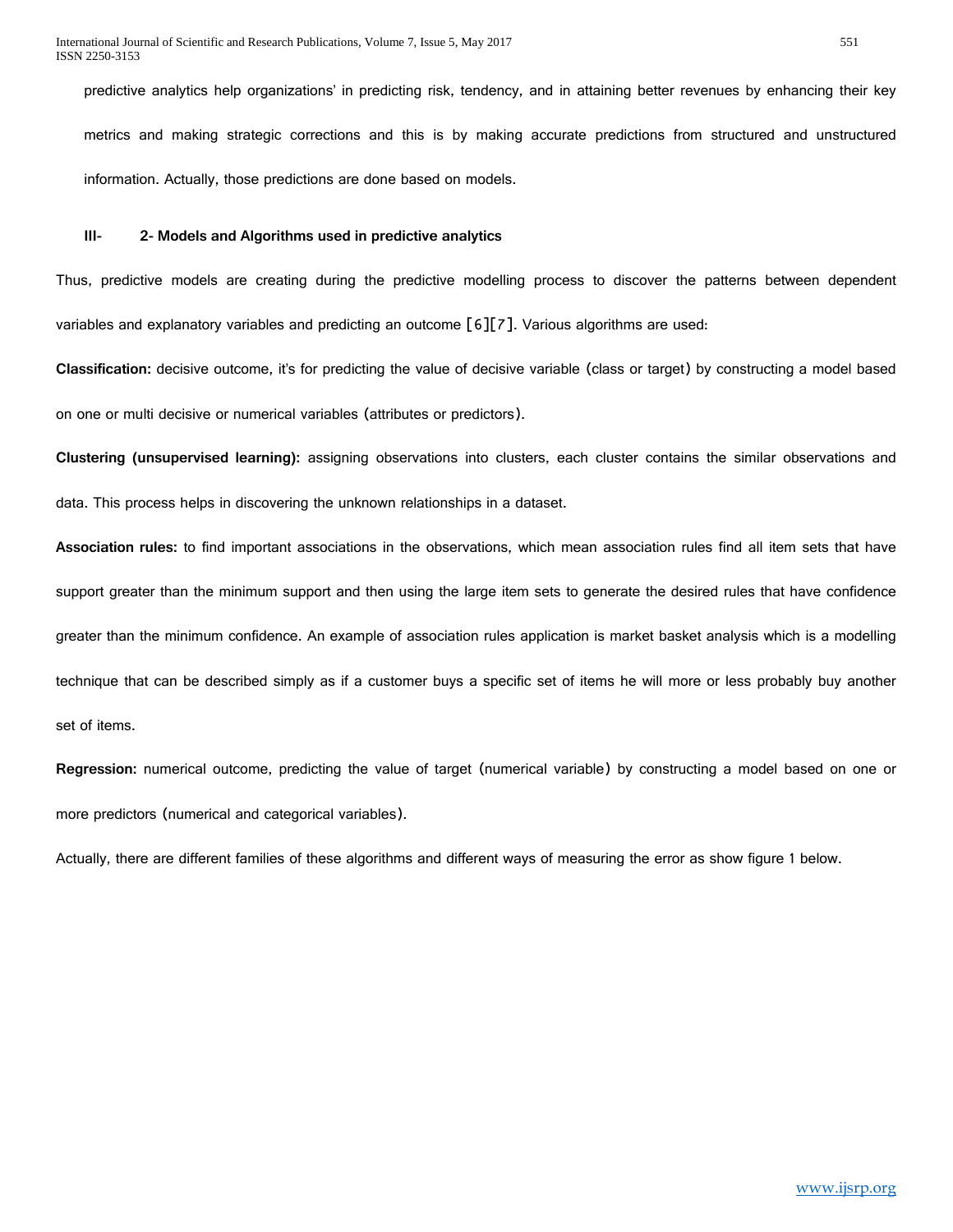

#### **Figure 1**:families of algorithms used in predictive modelling

MeryemOuahilal, Mohammed El Mohajir, Mohamed chahhou, BadrEddine El Mohajir (2016)

#### **II -3- Application of predictive analytics in different industries**

Predictive analytics in general are used to detect the relationships and patterns in data in order to predict the future by analyzing the past and taking better preventive decisions. Thus, the predictive analytics aim of use differ from one industry to another, for instance a marketer can use the predictive analytics to predict the customers' response to an advertising campaign, or a product seller can use it to predict the movement of product prices, or it can be used to detect trends such as in banks if a manager wish to recognize the most profitable customers, or alert a credit card customer to a probable fraudulent charge. Thus the predictive analytics help in answering many questions such as What will happen if the demand of products decrease? Or if suppliers' prices increase? What is the risk to lose money a new business? [8]

 In fact, in the education sector as one of the important sectors the predictive analytics have been used for different purposes and by using different models and tools. For example, a study focus in behavioral analytics in university in order to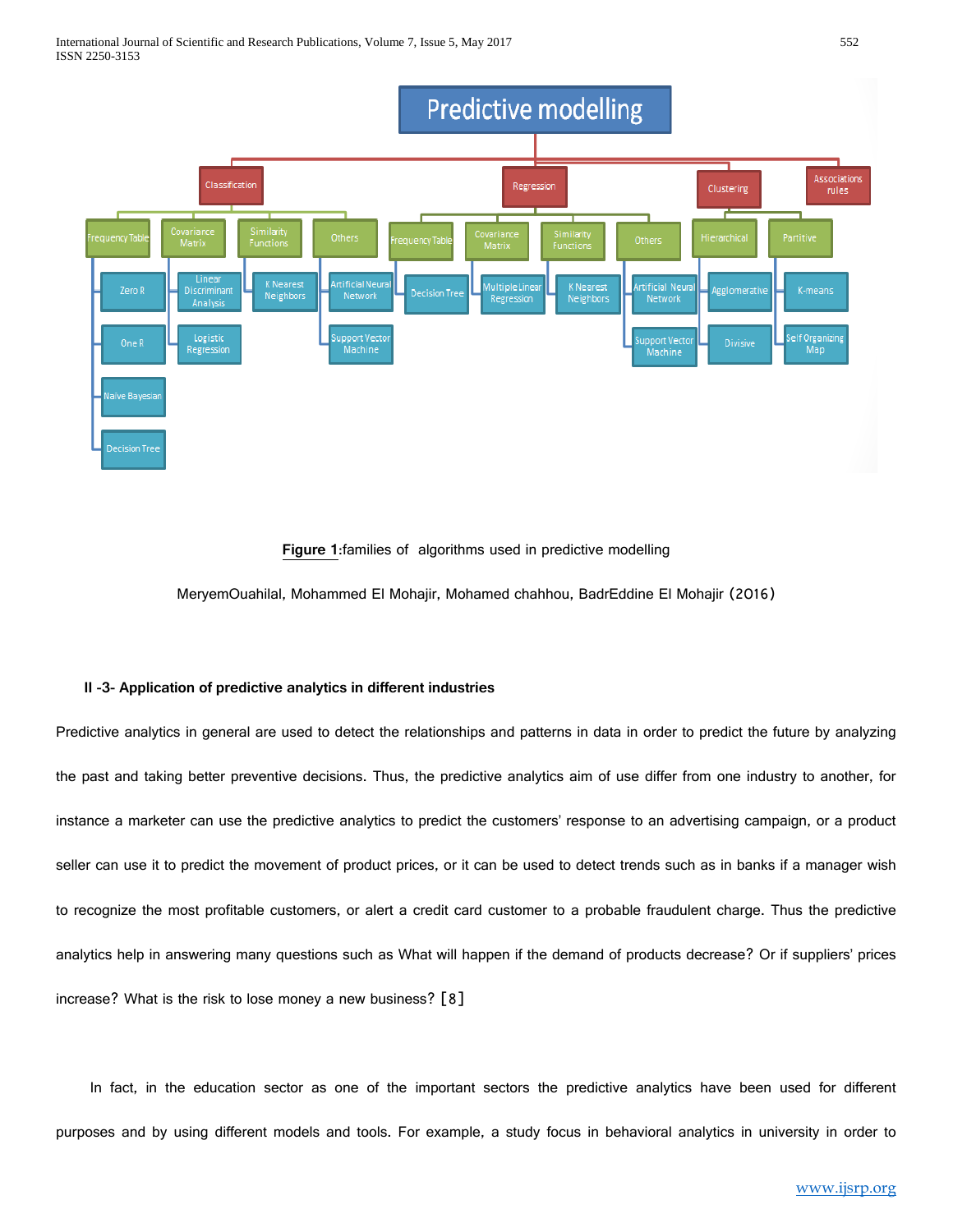predict whether students are vulnerable to deviant ideologies which can lead to terrorism [9]. While, another study shows the necessity and benefit from using the predictive analytics in the educational sector which will help the educational institutions to increase the retention of student and enhancing their results and achievements. The researchers focused on the use of classification algorithms especially the decision tree to get better prediction results. The lack in this study is that it's not specific and not tested by real world data [10]. In the same industry, another research aimed by the use of a performance analytic methodology to predict the final students' performance in a specific course during the semester and mark the ones that will fail and have low performance in exams. The researchers used the decision tree algorithm to predict the students' final performance results. Actually, this research will be more beneficial by doing deeper analysis of discovering the students' mistakes in the exams, their learning interactions with the educational system by using different algorithms such as association rule algorithm [11]. Moreover, [12] analyzed the students' data in order to predict the drop out feature of students and discovering the main factors that influence the open sources dropping by students. Thus, to do this analysis the researchers applied feature selection algorithms by using WEKA tool and then classification algorithms. Thus, the results will be more accurate with the use of different algorithms such as association and clustering techniques.

 Actually, predictive analytics have been used also in business and market in general and in different countries. For instance, one of the studies done on one of the governmental organizations in Singapore described the characteristics of the procurement dataset specifics and its implications on the future purchase problem and solve it by using Markov chains model. In fact, the aim of the study was to cover the greater portion of the future purchasing by predicting the larger number of requesters. To attain this goal some algorithms have been evaluated such as probability distribution analysis, simple random sampling, sequence analysis, and Markov chains. Although, after the test the best approach among the algorithms used was Markov chains but in general the results were unsatisfactory to be practically applied. Thus, for requesters where prediction was possible (accuracy > 0) Markov approach got 0.31 accuracy with 6.64% dataset coverage without clustering; and 0.26 accuracy with 34.27% coverage with clustering. In fact, the integration of clustering reduced the accuracy, but it notably assisted to make predictions for more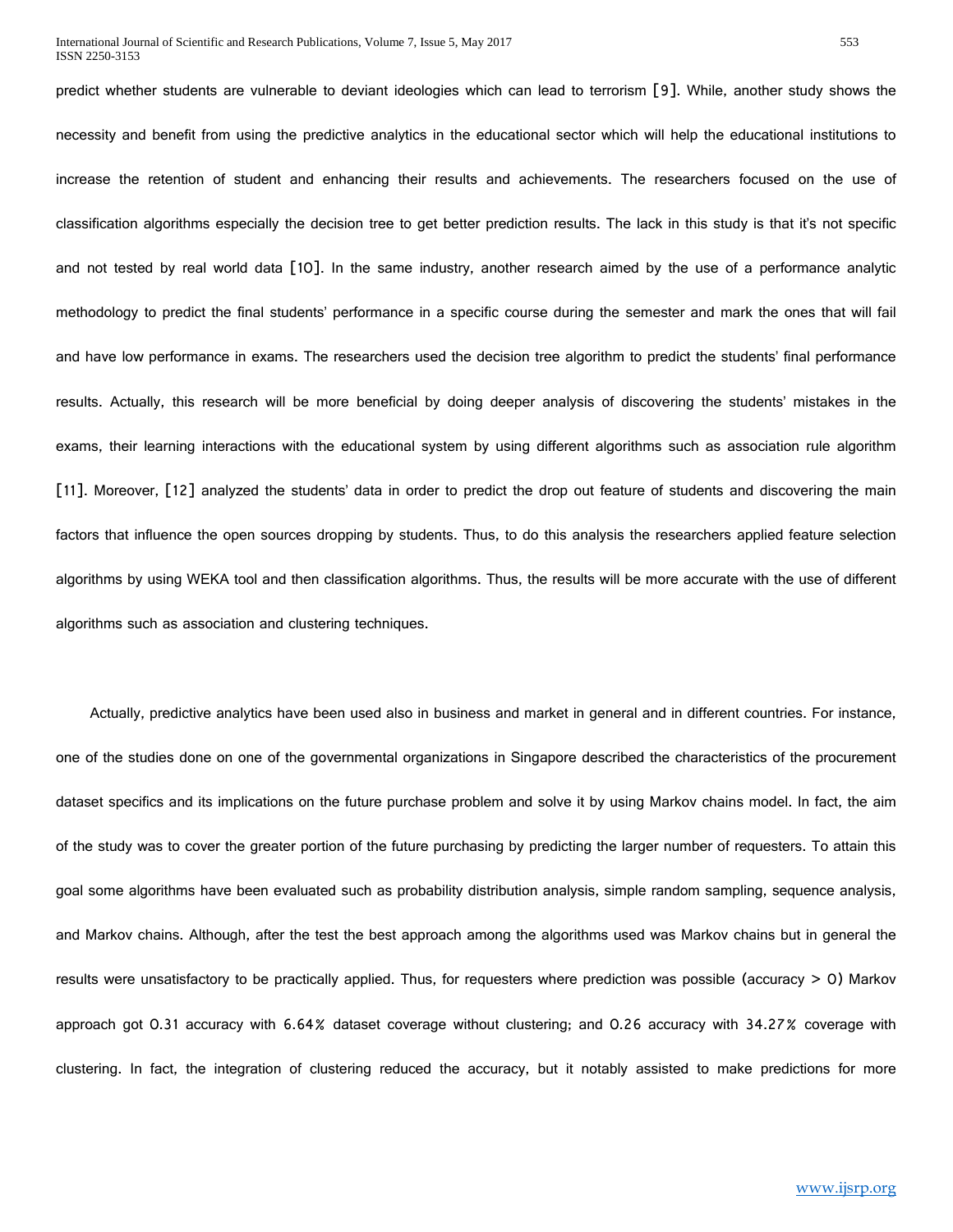requesters. This research could get better results with the use of association rules algorithms in order to discover better the relation between the study variables [13].

In India, a study was done in the Indian green coffee supply chain to develop a multi criteria decision support system based on predictive analytics to help stakeholders having better purchases and the ability to take better sales decisions and knowing the requirements of the green coffee supply chain market. Thus, the system must be more dynamic due to rapid market changes [14].

 Moreover, in the IT industry a study used predictive analytics to build a model that analyze the factors affecting the chances to loss or win the IT services deals for IT service providers. This study benefits could be to better take decisions for the preparation and allocation of needed resources, and the attributes of sales pursuit may give awareness to what to do to raise the chances to win sales pursuits in the future. The model developed have been applied in two ways, firstly in the beginning of prioritization of the validated deals in the list, thus the model was utilized to give and early ranking list of deals with the chances of winning. While, the second way to apply the model was by the ideal distribution of sales force to following deals in order to increase the sales revenue. Thus, the model be improved by providing online prediction of deal outcome during the sales pursuit process and it can be extended by integrating this predictive model in another optimization model to determine the ideal bidding price [15].

 Additionally, predictive analytics have been widely used in manufacture sector. For instance, in one of the research in manufacturing in metal cutting industry aiming to predict power consumption by utilizing big data infrastructure, the researchers created a prototype system by utilizing open platform solutions comprising Hadoop Distributed File System (HDFS), MapReduce, and a machine-learning tool. The researchers adopt a data-driven analytic modeling approach based on feature vectors which are n-dimensional vectors of numerical or nominal features that classify a machining operation. But the lack in the study was to acquire real data and integrating the analytic systems and the big data infrastructure and the integration of optimization modeling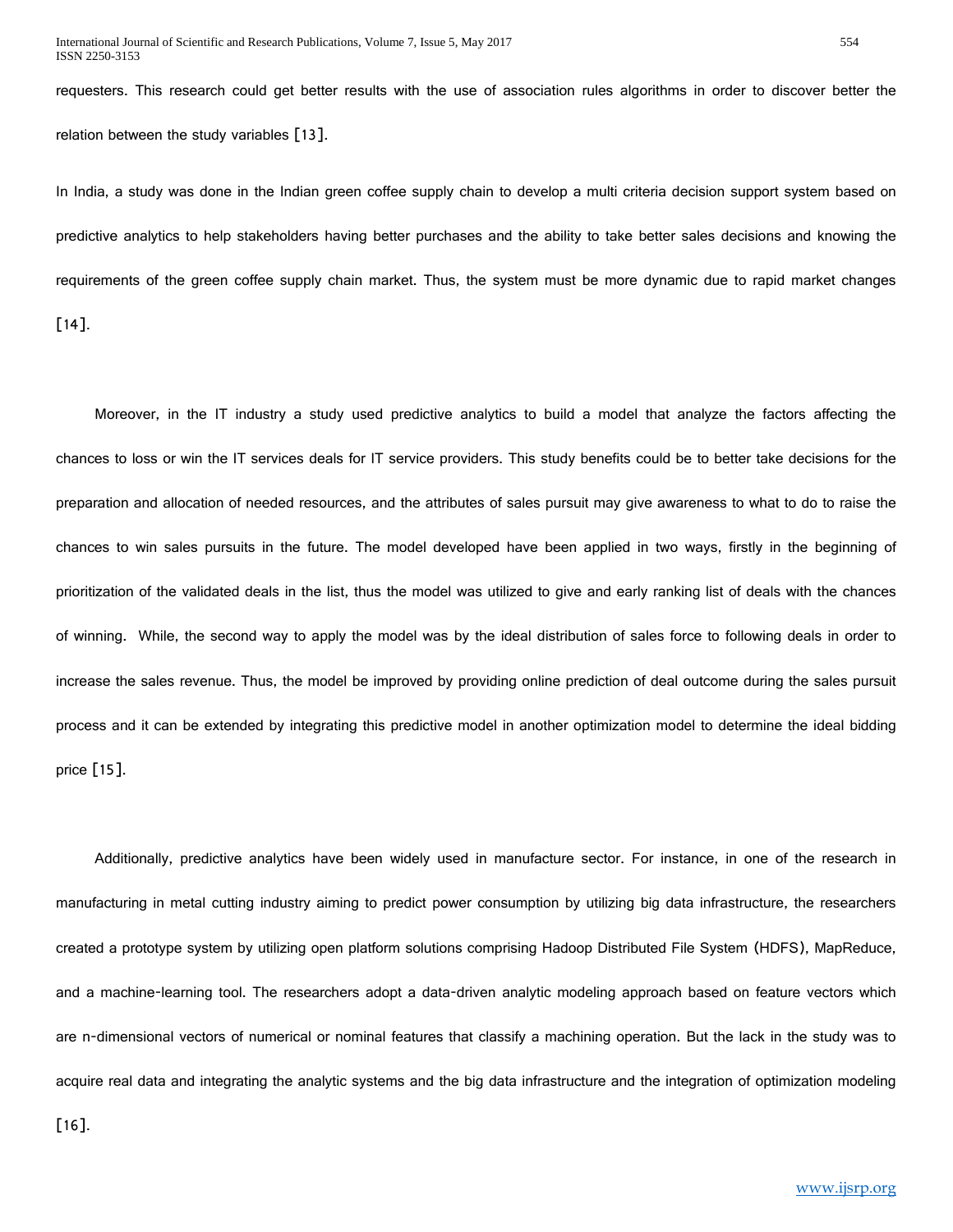Furthermore, in a different way of use in a study done in Pakistan the focus was to minimizing the loss of human life from the drone attack by predicting the future attack frequency and the prospective losses and injuries and its adoption by the government. The tool used to build the predictive models was the IBM SPSS, and the selection of the predictive algorithm needed and its parameters was automatic. Actually this study would get better results if the selection of algorithms was manual to get better accuracy [17].

 Moreover, predictive analytics can be used in the social media by social media companies and benefit from social media data while, [18] show the importance to extract valuable information from the social media data and use it for the creation of predictive models. Thus, the framework created merge data from multi social media sources for the analysis and it integrate feature selection, similarity metrics and sentiment and trend analysis by using R, WEKA, D3 and JSON [18].

 While, in a different sector the predictive analytics have been utilized in transportation, where researchers present a smart public transportation decision support system to predict the times of bus arrival in short and long term. Thus to attain this, the researchers used clustering model to detect the patterns of bus performance, then a real-time vehicle schedule commitment and prediction model to identify the time of bus arrival and irregular operations, then the approach have been empirically validated by utilizing real-world data. Thus the model show reduction error and improvement in predicting delay [19]. Furthermore, in another sector which is the stock market where the researchers created a model to optimize prediction of products and stock market indications. Thus this model allows to set the stock indications future values and trading of financial services which will allow investors to increase significantly their returns on investment and reduce the risk [20].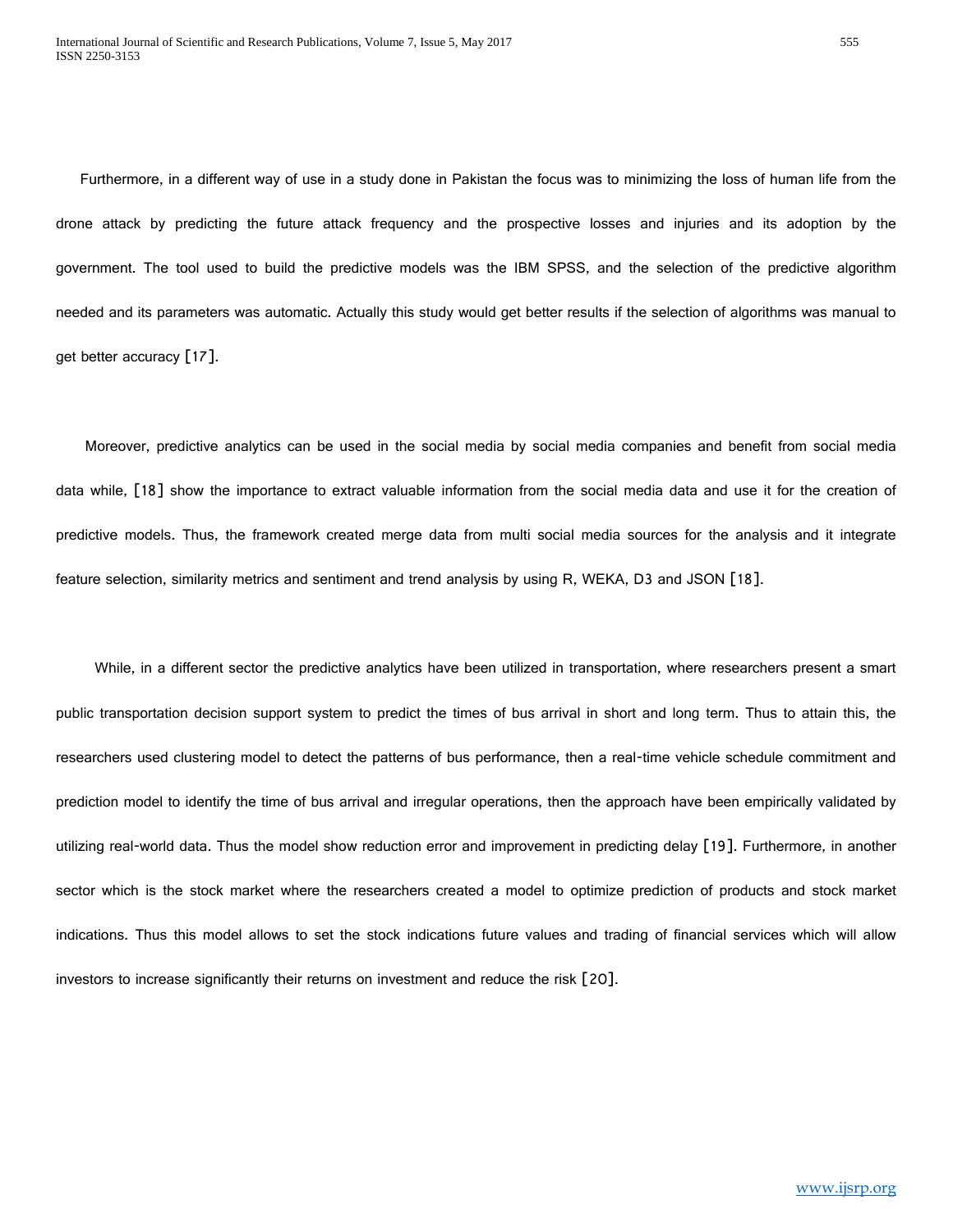International Journal of Scientific and Research Publications, Volume 7, Issue 5, May 2017 556 ISSN 2250-3153

 Finally, one of the important industries that use the predictive analytics is the healthcare sector. For instance, a study in an Australian hospital was designed to develop a framework and a prototype to benefit from the Business Analytics techniques in the context of oncology and cancer care [21].

#### **II -4- Application of predictive analytics in management tasks**

In fact, nowadays the predictive analytics have been used in the diverse administrative tasks in organizations. Actually, some organization now face the challenge of the rigidity of enterprise resource planning (ERP) systems to adjust to the changes in the process in the organization and there is a significant continuous increase in the amount of data in the ERP transactional systems. Thus, the emerge of predictive analytics in the ERP systems to analyze the data will be a beneficial way to discover the risks and opportunities for the organization. While, the goal of the research is to implement a predictive analytics framework to automate the operational decision making in ERP systems. Moreover, to handle the various stages and parameters of business frameworks some important models need to be used such as the Analytical Decision Management (ADM) decision services and Business Rules. The ADM model is utilized to produce weekly predictions for putting the sales aims, levels of production, and distribution plans in resource planning systems. In fact, the predictive analytics, ADM models, Business intelligence systems and optimization are usually used not for the strategic decisions but for tactical or operational purposes in short term. The table 1 below show different practices of ADM in organization to deal with business practices, regulations and policies [6].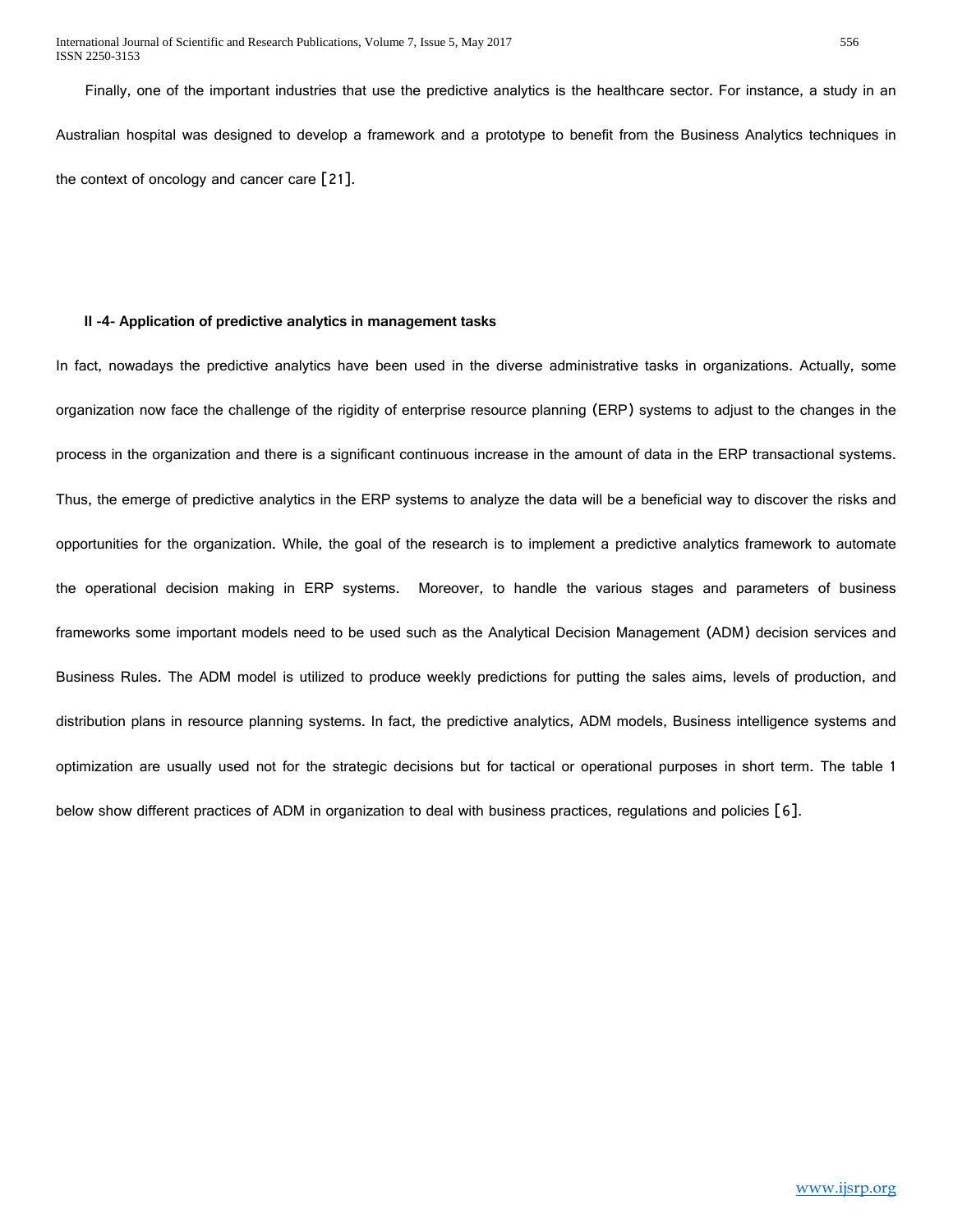| <b>ADM Task</b>                    | <b>Typical Actions Performed</b>                                                                           |  |
|------------------------------------|------------------------------------------------------------------------------------------------------------|--|
| Connect to big data                | Use predefined data sources                                                                                |  |
| Define global selections           | Include/Exclude data from analysis                                                                         |  |
| Define desired outcomes            | Define allowed answers in form of tree                                                                     |  |
| Optimize & Simulate<br>outcomes    | Define trade-off matrices to balance business rules<br>& predictive analytic models                        |  |
| Deploy into operational<br>systems | If the results are acceptable, deploy decision<br>services.                                                |  |
| Reporting                          | A set of reports are provided to measure decision<br>performance and outcomes                              |  |
| <b>Optimization of Results</b>     | Optimization provides the highest value in situations<br>where the complexity is overwhelming to the human |  |

#### **Table 1: Tasks executed by the ADM model**

#### **PrasadaBabu, S.HanumanthSastry (2014)**

The results of this research show an importance to choose rightly the variables used in the model in order to get better quality in the resulted predictions. While the limitation of this study is its focus in the tactical and short term decision without investigating the use of predictive analytics to improve and make strategic decisions [6].

 In a different purpose and in order to enhance the organization productivity and reducing time of offering services, the business process prediction analytics are used widely. Thus, for organizations to meet the Service Level Agreements (SLAs) signed with the customers, it need to forecast event logs and processes, realize their patterns, and predicting the workflow time. In fact, this research focus on firstly developing a framework to simplify the emulation of prediction analysis techniques and business process; then secondly to create a prediction model Hidden Markov Model (HMM) to predict the time needed to complete of business processes by discovering the patterns on workflows present in the historical event logs; and a test prototype which integrate the architecture suggested and the prediction analysis techniques. Actually, in the first stage the researchers implemented 4 prediction techniques the regression model, descriptive statistics, annotated transition system and the hidden Markov model. But, after the test and evaluation of the 4 mentioned models the results show that hidden Markov model gives the higher prediction results accuracy when compared to other models that's why it has been adopted in this study. The limitations of this study is the focus on one parameter without taking into consideration other parameters that may affect the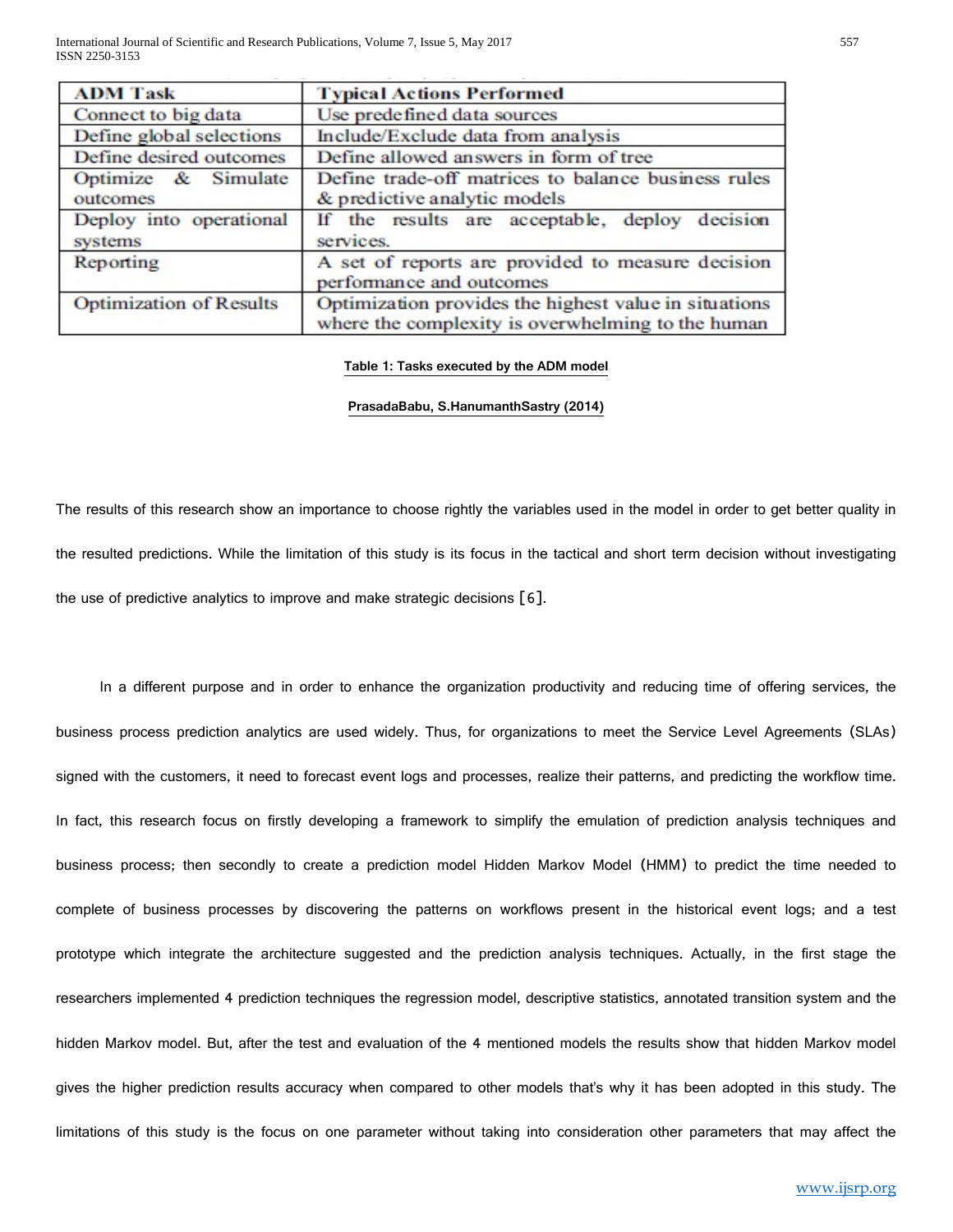business processes such as the capabilities and the readiness of computing and human resources. Furthermore, the suggested model need to be tested by using real world data to improve its accuracy and effectiveness [22].

 Another research addresses the issue of disconnection, fragmentation and decentralization of the campaign management support systems (CMMS). Thus, this research aim is to list the requirement of a centralized campaign spreading and analytics systems with the ability to discover the multistage and cross-campaign weaknesses and assisting in campaign management. Indeed, the focus is to create a centralized campaign analytics which order synchronically all the actual campaigns in the organization and simplifying the comparison between different offers and operations across various product lines by utilizing a real time predictive modeling. Furthermore, to describe the intelligence phase in the predictive model a SEMMA (Sample, Explore, Modify, Model, and Assess) methodology was used it comprise a database, modelling expertise and statistical analysis methods. Another methodology called DEEPER (Design, Embed, Empower, Performance measurement, Evaluate and Retarget) was used to integrate the intelligent phase depicted by SEMMA and integrate it to the campaign management strategy. In fact, the development of predictive analytics systems gives organizations the opportunity to centralize the data sources and integration of the enterprise information and applications and delivering faster decision making by the real time data warehousing. But unfortunately, the current use of predictive analytics models still divided and fragmented into parts for each business unit. Indeed, a real life practice of the CMMS for instance in LinkedIn where the predictive analytic systems are utilized to raise the site traffic and the paid membership. Thus, they make messages personalization by utilizing the real time data. When performing campaigns, the analyses results of LinkedIn performance in "refresh, remodel or do nothing" decisions. Another example is Yahoo! Which follow the approach of multi-stage to campaigns with an "upper funnel," and a "lower funnel" [1].

 Moreover, currently the solution selling organizations pertain and get closer to customers by the assigned sales team which consist of team with different responsibilities and skills. Thus, research focus on developing a system for organizing the sales force designation by using predictive analytics that use mining technique on the historical sales data aiming to forecast the sales effect for any specific designation of sales teams to the accounts of customers and prescriptive analytics that use the model of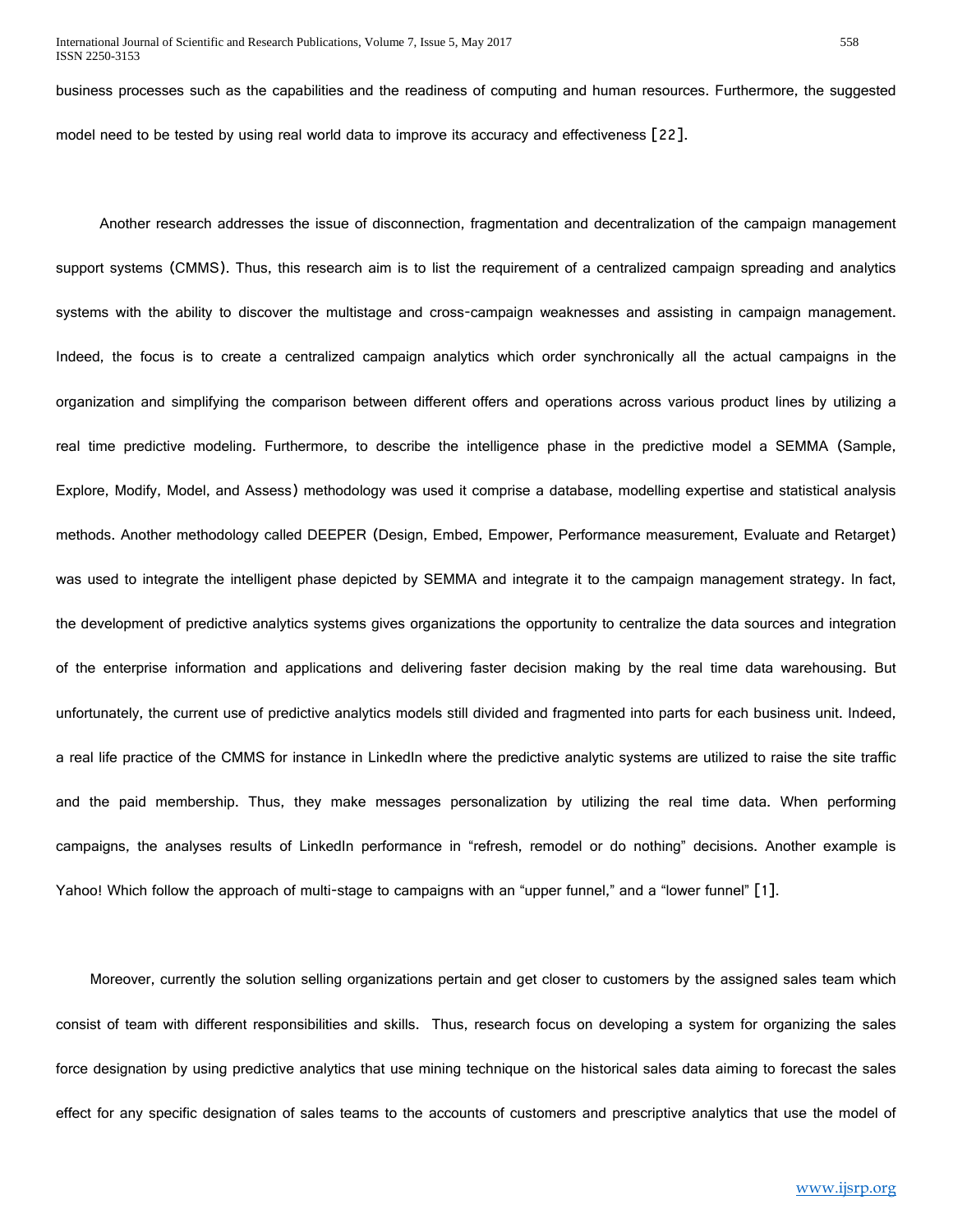linear programming to compute the optimal designation which maximized the revenue. Thus, this system will help firstly in the designation of sales team to customer accounts, secondly it assists the sales managers in organizing the teams' designations. Moreover, this proposed system had many operations and benefits to enhance the sales force designation such as the analysis of the history of sales force and What-if analysis of scenarios of sales force designation. The figure 2 below shows the different layers of the system development [23].



#### **Figure 2: system development layers**

**Johannes Kunze von Bischhoffshausen, Markus Paatsch, Melanie Reuter, Gerhard Satzger, Hansjoerg Fromm (2015)**

The first layer is the descriptive layer which indicate gaining perception from the historical data. The data used in this system is the historical sales opportunity records that are generating when a sales person sell a service or a specific product to a customer. Moreover, the historical data comprise diverse information about the customers, the products or services, and sales team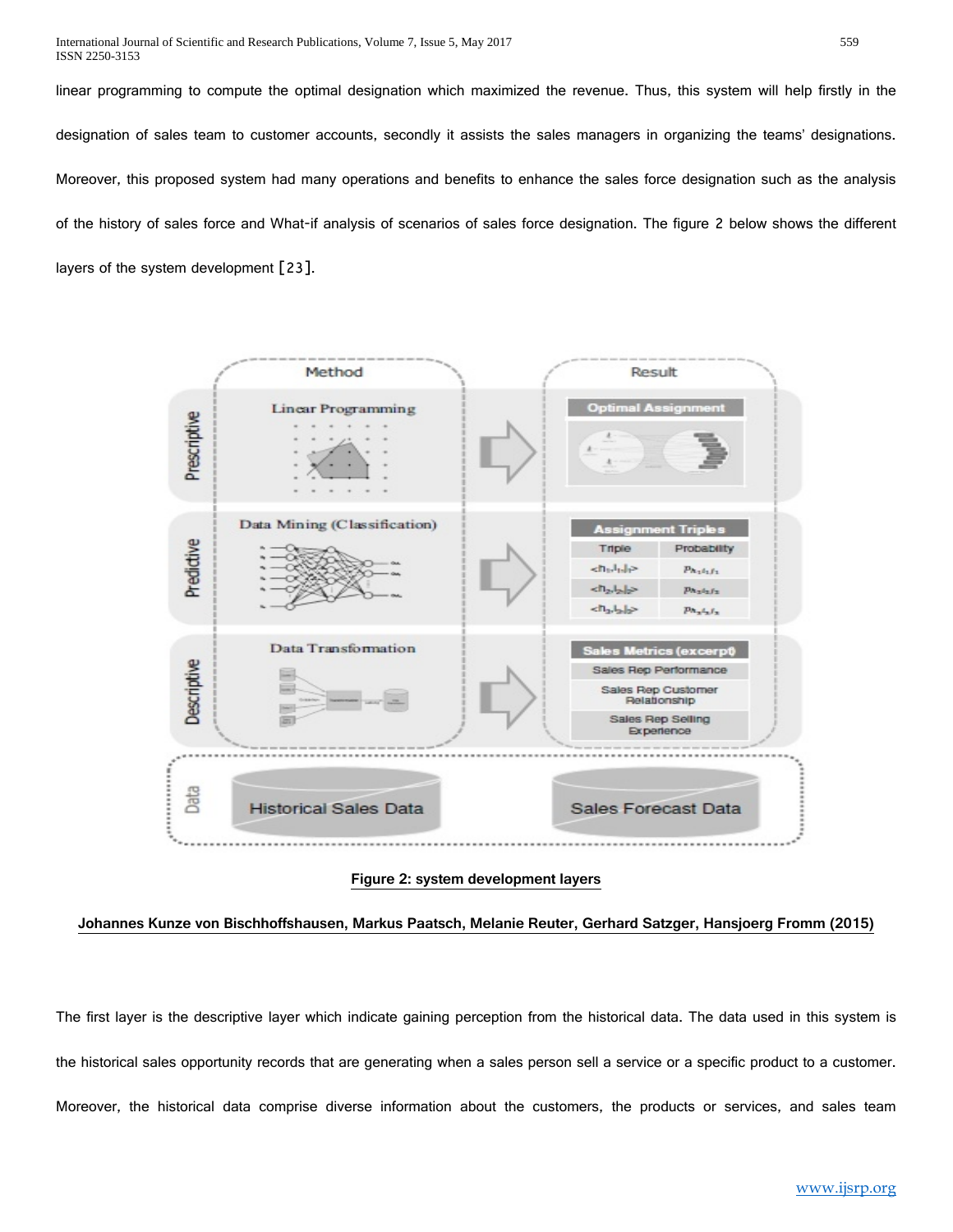members. This data is then converted to significant metrics such as for instance the number of chances of a sales person in a particular industry and the win ratio of sales team. In addition, these metrics give the base to realize the predictive model in the second predictive layer where the metrics are calculated at a specific time and they are utilized as a predictor to make predictions for the target variable. Then this historical data can be employed to train and assess the predictive model performance and accuracy. In this model due to binary nature of the targeted variables the researchers had use the classification algorithms to train the machine learning models. For this, the classifier used to train data is multilayer perceptron neural networks which is employed to model the non-linear relationships. The, the last third layer is the prescriptive layer which make analytics to suggest decisions. The input data is obtained from the predictive model, then it computes the optimal designation the maximize the revenues. The gap in this research was the use data limited in time, amount and integrity which does not reflect the real effectiveness and efficiency of the developed system. And there was no test and assessment of the system performance [23].

 While a different model was developed to predict the chances of success and failure of a project during and after its development. This, model benefit is that it can save and reduce many financial expenditures by predicting the software functionality before its integration and it assist the managers to take better decisions about the projects that can continue development and the one that must be cancelled. But this work still need improvements and tests to validate its efficiency [24].

 While, a research reviews some techniques to predict the stock market movements. Thus, regression algorithms are known as beneficial tools for the time-series prediction and modelling. For this, a comparison of financial prediction ability was made between three regression algorithms which are the Decision tree regression, Support Vector regression, and Multiple Linear regression. Thus, to dot his evaluation of algorithms performance the experiments was done by utilizing the L'Oréal financial data. The results shown that Support Vector regression algorithm performed and make better predictions than other compared algorithms [7].

#### **III- LITERATURE FINDINGS**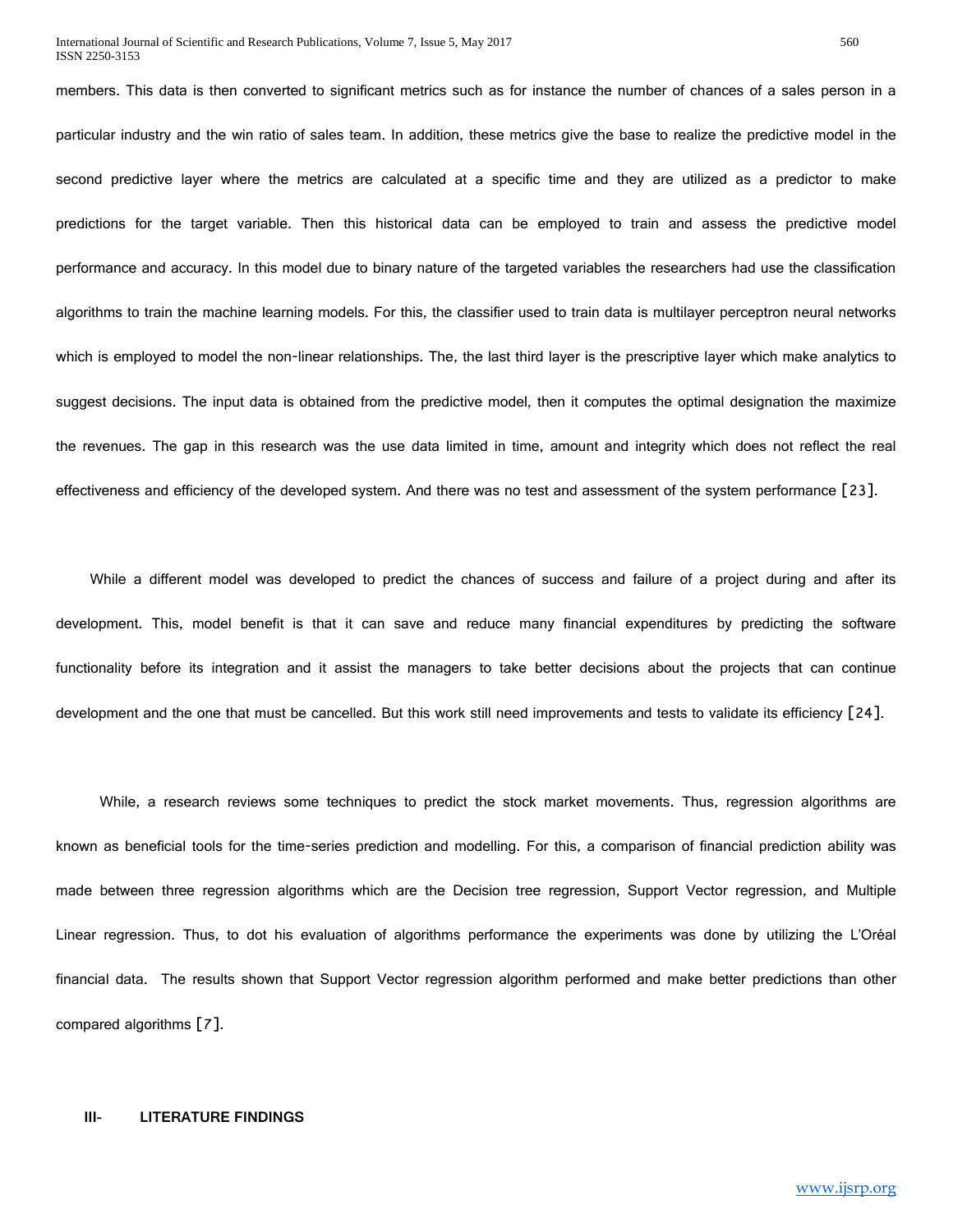The table 2 below show the usage of predictive analytics in term of sectors, the purpose of use and the most algorithms and

tools applied

| <b>Sector</b>         | <b>Goals of PA use</b>   | <b>Algorithms</b> | <b>Tools</b> |
|-----------------------|--------------------------|-------------------|--------------|
| Business/marketing    | Marketer can use PA to   |                   |              |
|                       | predict the customers'   |                   |              |
|                       | response to advertising  |                   |              |
|                       | campaign                 |                   |              |
| <b>Banks</b>          | To predict the most      |                   |              |
|                       | profitable customers or  |                   |              |
|                       | to alert credit card     |                   |              |
|                       | customer to a probable   |                   |              |
|                       | fraud                    |                   |              |
| Business/sales        | Product sellers can use  |                   |              |
|                       | PA to predict the        |                   |              |
|                       | movement of product      |                   |              |
|                       | prices                   |                   |              |
|                       | Predicting student       | Classification    | <b>WEKA</b>  |
|                       | abnormal behavior,       | Decision tree     |              |
| Education             | Predicting students'     | Feature selection |              |
|                       | results,                 |                   |              |
|                       | Predicting the           |                   |              |
|                       | performance of students  |                   |              |
|                       | in a specific course     |                   |              |
| Governmental          | Predicting purchases     | Markov chains     |              |
| organizations         |                          | model             |              |
|                       |                          | Clustering        |              |
| Supply chain          | Predicting the           |                   |              |
|                       | requirement of green     |                   |              |
|                       | coffee supply chain      |                   |              |
|                       | market                   |                   |              |
| IT services providers | analyzing factors that   | predictive        |              |
|                       | affect the chance to win | models and        |              |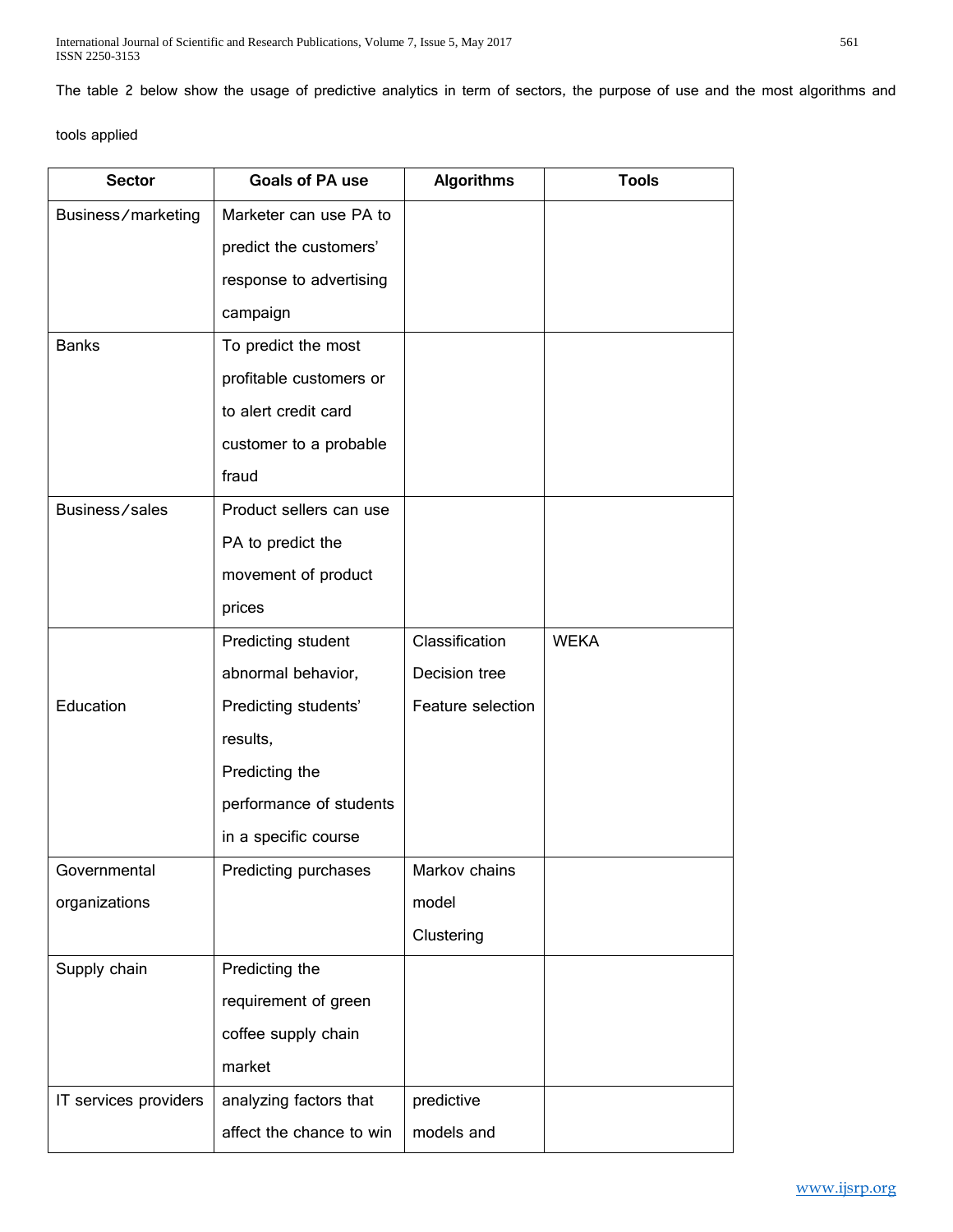|                    | or loss IT services deals | optimization     |                       |
|--------------------|---------------------------|------------------|-----------------------|
|                    |                           | model            |                       |
| Manufacture sector | Predicting the power      | feature vectors  | Hadoop HDFS           |
|                    | consumption in a metal    | n-dimensional    | Map reduce            |
|                    | cutting industry          | vectors          | Machine learning tool |
| Aviation           | predicting future attack  | automatic        | <b>IBM SPSS</b>       |
|                    | frequency and the         | selection of     |                       |
|                    | prospective losses and    | algorithms       |                       |
|                    | injuries                  |                  |                       |
| Social media       | analyzing sentiment and   |                  | <b>WEKA</b>           |
|                    | trend analysis by using   |                  | <b>JSON</b>           |
|                    | social media data         |                  | D <sub>3</sub>        |
|                    |                           |                  | R                     |
| Public             | predicting the time of    | Clustering model |                       |
| Transportation     | bus arrival               |                  |                       |
| Stock market       | optimizing prediction of  |                  |                       |
|                    | products and stock        |                  |                       |
|                    | market indications        |                  |                       |
| Healthcare sector  | benefiting from           |                  |                       |
|                    | predictive analytics in   |                  |                       |
|                    | oncology and cancer       |                  |                       |
|                    | care                      |                  |                       |

**Table 2**

In the table 3 below we can see some of the problems in management and systems in organization that have been resolved through the application of predictive analytics

| <b>Purpose of usage</b>                      | Solution by the application of PA                          |
|----------------------------------------------|------------------------------------------------------------|
|                                              |                                                            |
| the rigidity of enterprise resource planning | implement a predictive analytics framework to automate the |
| (ERP) systems to adjust to the changes in    | operational decision making in ERP systems.                |
| the process in the organization              |                                                            |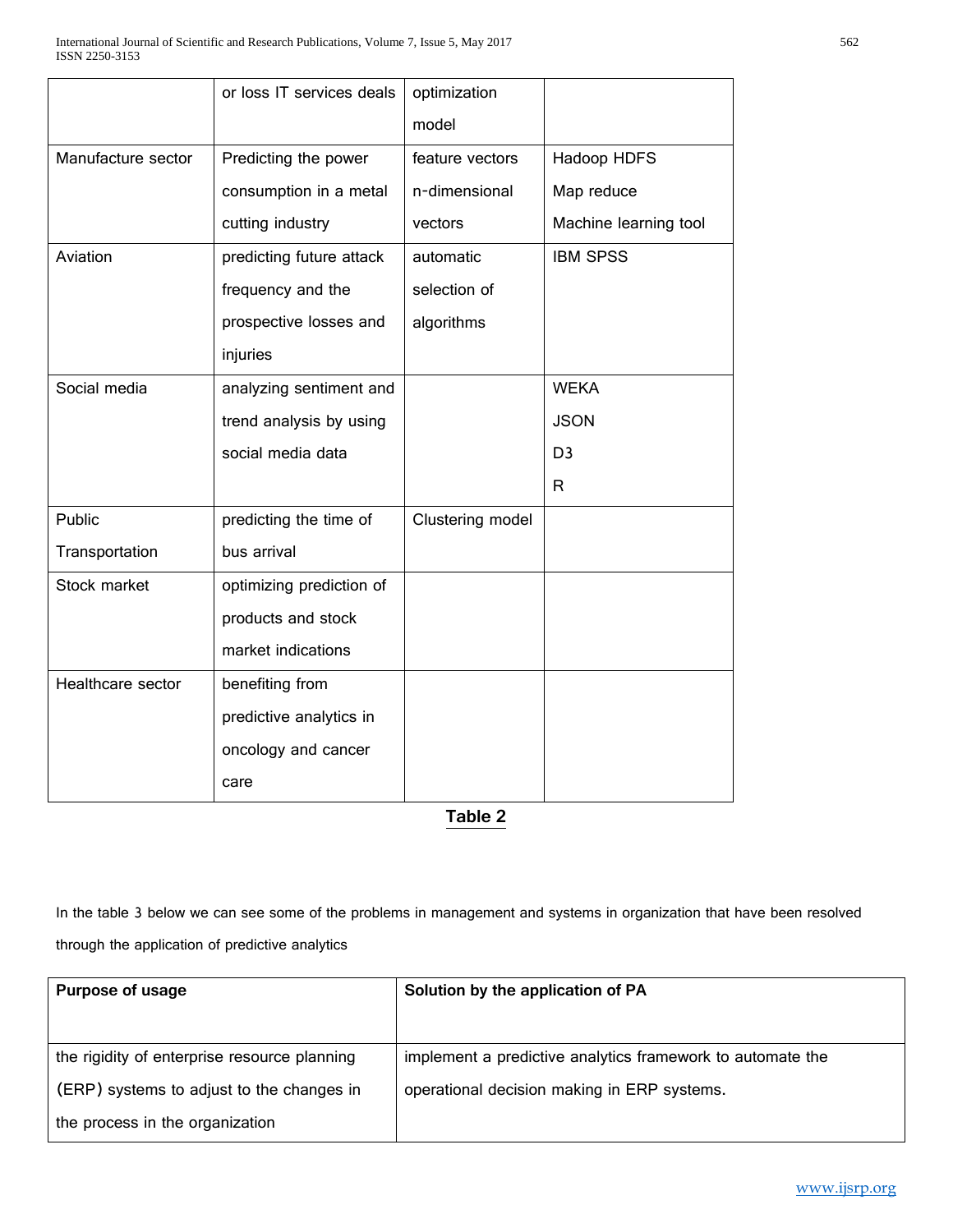| Enhancing the organization productivity and     | create a prediction model Hidden Markov Model (HMM) to predict     |  |
|-------------------------------------------------|--------------------------------------------------------------------|--|
| reducing time of offering services. to meet the | the time needed to complete of business processes                  |  |
| Service Level Agreements (SLAs) signed with     |                                                                    |  |
| the customers                                   |                                                                    |  |
| the issue of disconnection, fragmentation and   | to create a centralized campaign analytics which order             |  |
| decentralization of the campaign management     | synchronically all the actual campaigns in the organization and    |  |
| support systems (CMMS)                          | simplifying the comparison between different offers and operations |  |
|                                                 | across various product lines by utilizing a real time predictive   |  |
|                                                 | modeling.                                                          |  |
| To get closer to customers in the solution      | developing a system for organizing the sales force designation     |  |
| selling organizations by the assigned sales     |                                                                    |  |
| team                                            |                                                                    |  |
| Reducing financial expenditures                 | predict the chances of success and failure of a project during and |  |
|                                                 | after its development                                              |  |
| Stock market movements                          | Predicting the stock market movements                              |  |
| Table 3                                         |                                                                    |  |

In fact, from the previous studies in predictive analytics we can see the benefits of its application such as the reduce and the prevention of risk, it allows to manage the resources, reduce time, allow to make better decisions, and save costs. While, in the other hands many of the researches done about the predictive analytics which in majority focused on the creation and development of new models to enhance the use and results of predictive analytics application faced some challenges such as getting real, sufficient and clean data to be able to test their models and discover its effectiveness. In addition, some models did not get the desired results due to the wrong choice of algorithms and variables. Moreover, the models applied must be dynamic and the predictive analytics must be integrated with other organizations systems to get better results and benefits.

## **IV- Conclusion**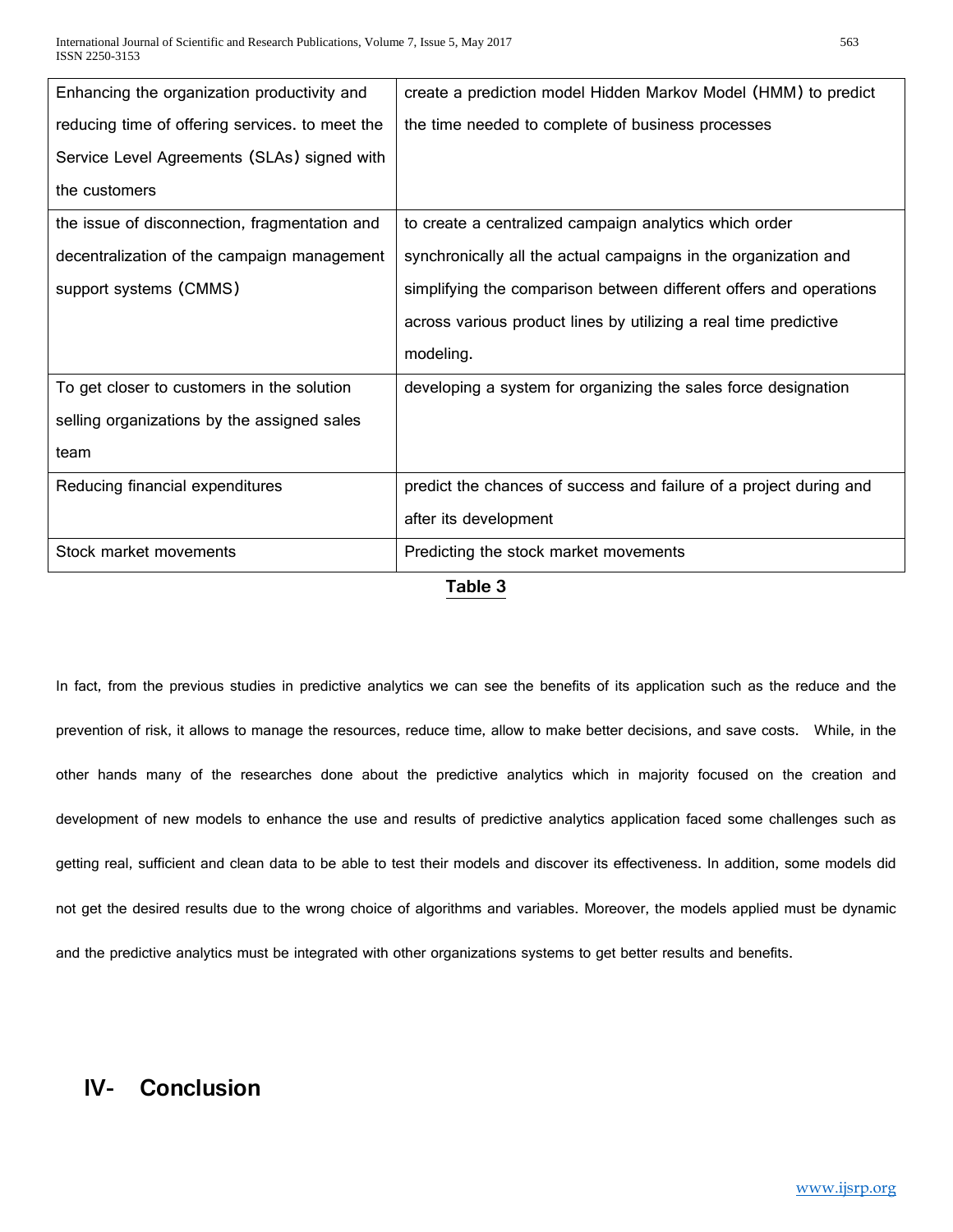Indeed, predictive analytics are systems that have been used in different industries for different purposes some get the desired results and others not. While most of the research focused on the development and creation of models. But, is this sufficient? What the predictive analytics systems application lack to be able to get better results and benefit more from its use? Many organizations don't know what to do and where to start, those in the future work we will try to answer those question and focusing on how to apply predictive analytics systems.

### **V- References**

[1].Michael Goul, Sule Balkan, Dan Dolk." Predictive Analytics-Driven Campaign Management Support Systems". 2015.Hawaii International Conference on System Sciences

[2]. Martin Aruldoss, Miranda Lakshmi Travis, V. PrasannaVenkatesan." A survey on recent research in business intelligence". 19 January 2014. Vol. 27 Iss 6 pp. 831 - 866. Journal of Enterprise Information Management.

[3]. Osama T. Ali, Ali Bou Nassif and Luiz Fernando Capretz. "Business Intelligence Solutions in Healthcare A Case Study: Transforming OLTP system to BI Solution". 2013. IEEE

[4]. Mohammad Ahmad Alkhatib. "Analysis of Research in Healthcare Data Analytics". 2015. Australasian Conference on Information Systems.

[5]. HodaMoghimi, Stephen Vaughan, Steven McConche, NilminiWickramasinghe." How Do Business Analytics and Business Intelligence Contribute to Improving Care Efficiency?". 2016. 49th Hawaii International Conference on System Sciences

[6].PrasadaBabu, S.HanumanthSastry." Big Data and Predictive Analytics in ERP Systems for Automating Decision Making Process". 2014. IEEE

[7]. MeryemOuahilal, Mohammed El Mohajir, Mohamed chahhou, BadrEddine El Mohajir. "A Comparative Study of Predictive Algorithms for Business Analytics and Decision Support systems: Finance as a Case Study". 2016. IEEE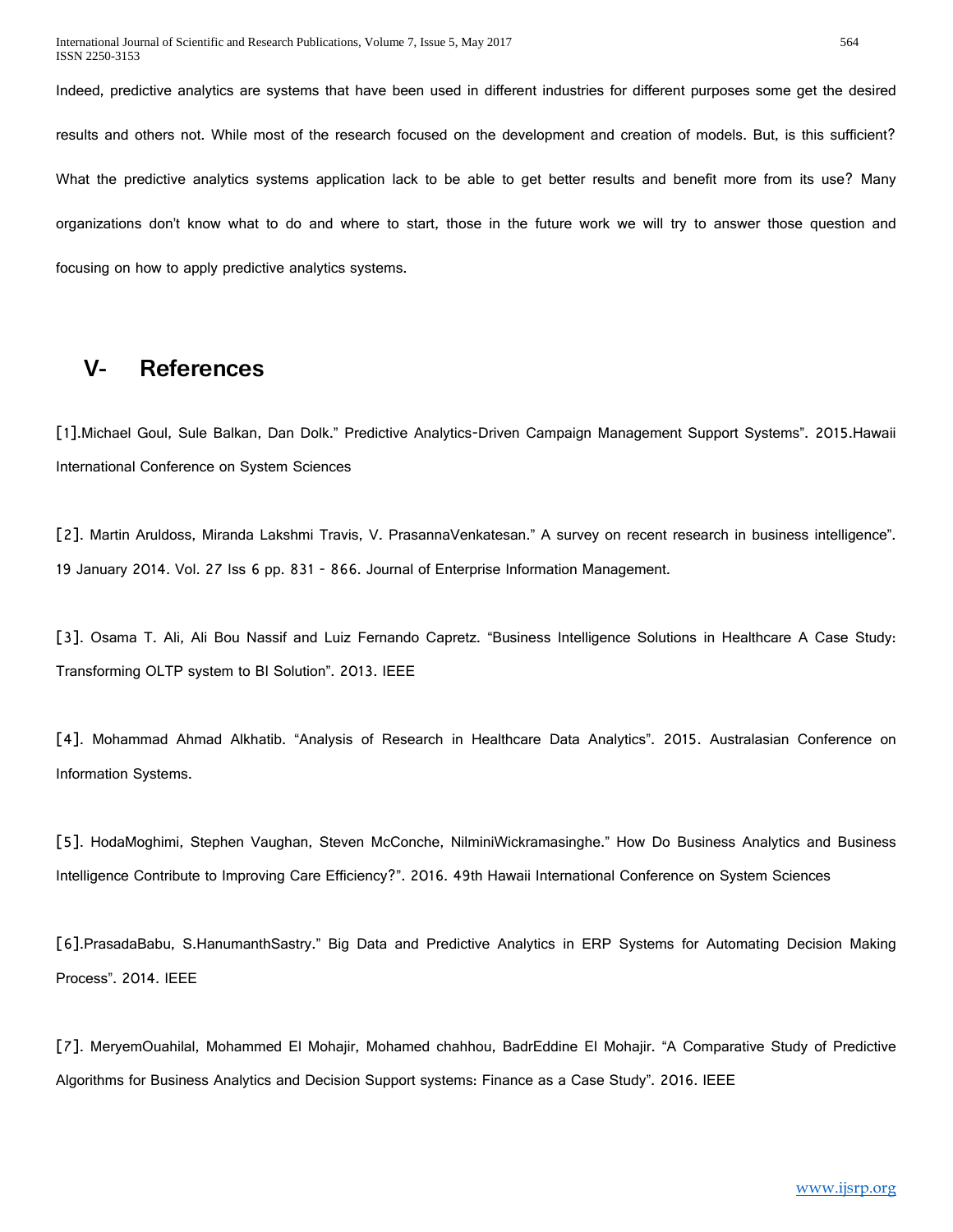[8]. HodaMoghimi, Stephen Vaughan, Steven McConche, NilminiWickramasinghe." How Do Business Analytics and Business Intelligence Contribute to Improving Care Efficiency?". 2016. 49th Hawaii International Conference on System Sciences

[9]. Abdul Rauf Baig, HajiraJabeen. "Big data analytics for behavior monitoring of students".30 march 2016. Procedia Computer Science.

[10]. Usamah bin Mat, NorlidaBuniyamin, PauziahMohdArsad, RosniAbuKassim. "An Overview of Using Academic Analytics to Predict and Improve Students' Achievement: A Proposed Proactive Intelligent Intervention". 2013. IEEE 5th Conference on Engineering Education.

[11]. FoteiniGrivokostopoulou, IsidorosPerikos, IoannisHatzilygeroudis. "Utilizing Semantic Web Technologies and Data Mining Techniques to Analyze Students Learning and Predict Final Performance". December 2014. International Conference of Teaching, Assessment and Learning.

[12]. Hina Gulati. "Predictive Analytics Using Data Mining Technique". 2015. IEEE

[13]. Adam Westerskia\*, RajaramanKanagasabai a, JiayuWongb, and Henry Chang. "Prediction of Enterprise Purchases using Markov models in Procurement Analytics Applications". 2015. Procedia Computer Science.

[14]. N. Ayyanathan, A. Kannammal. "Combined forecasting and cognitive Decision Support System for Indian green coffee supply chain predictive analytics". 2015. IEEE.

[15]. Aly Megahed, Guang-Jie Ren, Michael Firth. "Modeling Business Insights into Predictive Analytics for the Outcome of IT Service Contracts". 2015. IEEE International Conference on Services Computing

[16]. Seung-Jun Shin, Jungyub Woo, SudarsanRachuri. "Predictive analytics model for power consumption in manufacturing". 2014. Elsevier B.V.

[17]. Uzma Afzal, Tariq Mahmood. "Using Predictive Analytics to Forecast Drone Attacks in Pakistan". 2013. IEEE